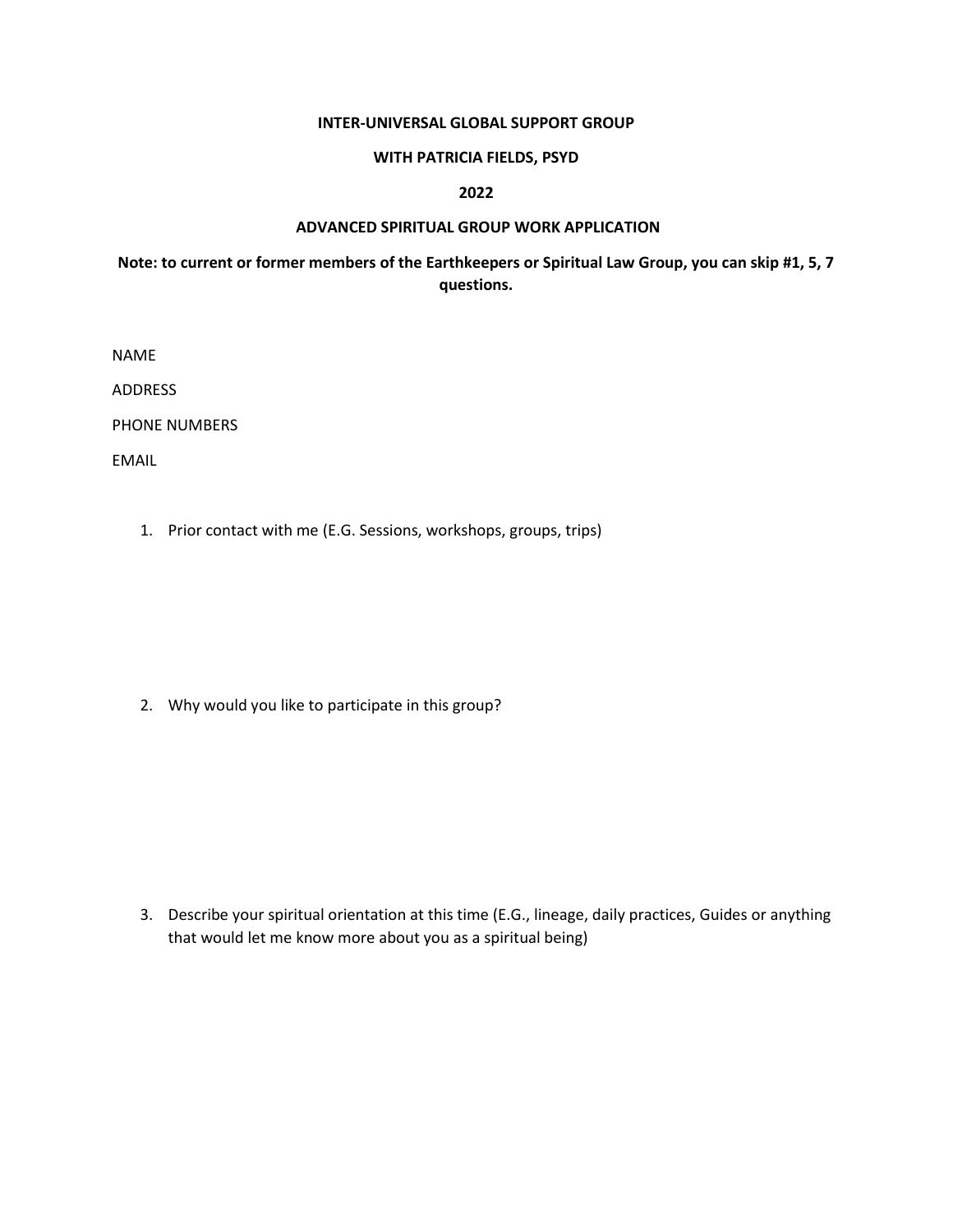- 4. Do you have a sense of life purpose or destiny? If so, please describe. Also do you have a sense of being an Earth Keeper?
- 5. Is the orientation of your field more directed to the dimensions, magnetic grids, Earth of you, Magical Realms or some other world? If so, explain a bit.
- 6. Is your field oriented to working in the celestial, galactic, universal, or inter-universal realms? Have you worked in those realms before individually or in a group? Describe in your own words briefly.
- 7. What is your experience working energetically in a group? Please describe. When working in a group, was there some way the group got interconnected? If so, explain (E.G., what practice did you use) Are you familiar with working in group alchemy or sacred geometry?
- 8. Describe how you contact your Higher Self, Guides or intuition.
- 9. Please describe what aspects of your Shadow side manifest in a group and how you have learned to handle that.